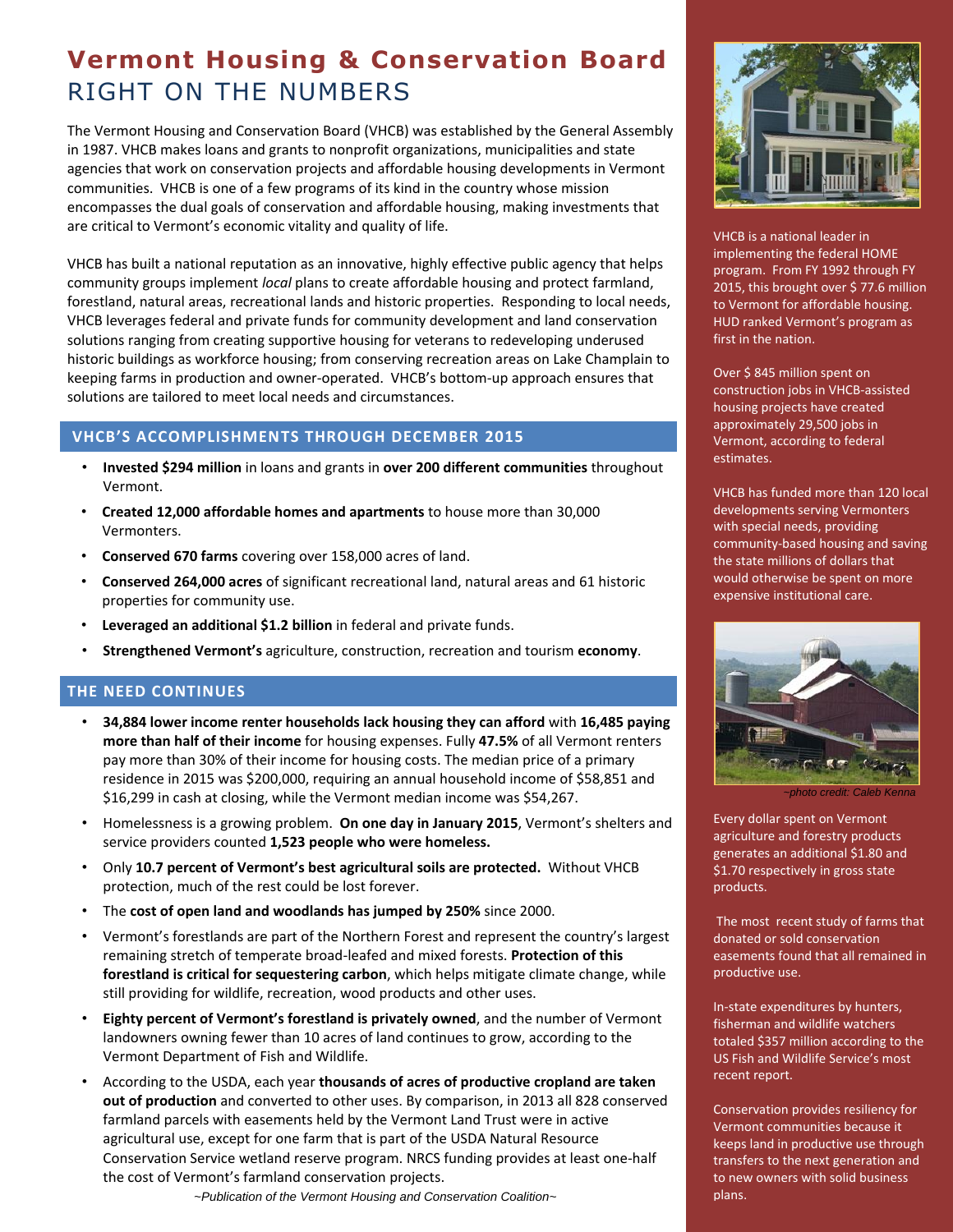# **VERMONT HOUSING AND CONSERVATION BOARD** BEYOND THE NUMBERS

#### **STIMULATING ECONOMIC DEVELOPMENT**

VHCB-funded affordable housing creates jobs during and after construction. According to the National Association of Home Builders, 12.2 short-term and 3.2 permanent local jobs are created for every 10 housing units constructed. Affordable housing also helps to attract and retain employers by providing sorely needed workforce housing.

VHCB's housing and historic preservation policies give priority to projects in downtowns and village centers. Rehabilitating downtown buildings helps to maintain a mix of commercial and residential uses. VHCB has invested in the redevelopment of a cinema in downtown Springfield, restoration of theaters for the performing arts in Brattleboro, Rutland and Burlington, and new facilities for a community library in Groton.

Conservation of our working lands and natural areas is an economic development engine that helps protect local farms, creates recreational access, assists with flood protection, water quality and supports tourism and rural vitality. Farm and farmrelated sectors are responsible for 17% of Vermont's gross state product. The USDA reports that Vermont agriculture generates 11% of jobs in the state. The Vermont Dairy Industry brings \$2.2 billion in economic activity to Vermont annually, according to a study funded by the Vermont Dairy Promotion Council.

The Vermont Farm & Forest Viability Program works to enhance the economic viability of Vermont's working lands businesses by providing business planning and targeted technical assistance to farm, food and forestry enterprises. In 2013, 83 farms and 9 value-added food businesses were provided services. The program is currently enrolling its first group of forestry and forest products enterprises. The program enables business owners to make significant improvements in managing their business, generating profits, accessing financing, increasing production and implementing business expansions and ownership transitions.



*~photo credit: Caleb Kenna*

Brothers Jeff and Jason Boissoneault conserved 400 acres of Essex farmland that is vital to their dairy farm business. Jeff and Jason manage over 1,000 cows at their milking facility in St. Albans. As other land is being lost to development, they have to go further to find cropland to support their herd. The parcel contains 287 acres of excellent tillage and 20 acres of woods that is considered a wetland of statewide significance. With this conservation project Jason and Jeff also created riparian buffers for the Browns River, which runs through their Essex property. "We did it to stop the banks from washing out and to provide shade for trout," says Jeff.



The Environmental Protection Agency presented Housing Vermont, th[e Windham & Windsor Housing Trust,](http://r20.rs6.net/tn.jsp?e=001DYWXx7z7k56zwoqSmqgzjXyJ2wKiDJTGuHxBoNqxoG4P-m0ryj4VqnwS1QPD1gfrNZ60NlYY_yXxn1C15McqVeXPbvuqcRv34JtwwU2jwo4=) and the [Brattleboro Food Co-op](http://r20.rs6.net/tn.jsp?e=001DYWXx7z7k56zwoqSmqgzjXyJ2wKiDJTGuHxBoNqxoG4P-m0ryj4VqnwS1QPD1gfrNZ60NlYY_yXxn1C15McqVQ2No_Sx52wuiPosChIyyaVYP1JpmYVj7XoV_I1vAijF) with the 2012 National Award for Smart Growth Achievement for an innovative multi-use building in downtown Brattleboro. The building provides 33,600 square feet of retail and office space for the Co-op on the first two floors and 24 affordable apartments on the top two floors. A sophisticated mechanical system recaptures waste heat produced by the store's refrigeration equipment to heat the apartments.

Many farmers use the proceeds from the sale of development rights on their property to expand their operation, reduce debt, build new barns, or transfer the farm to the next generation. Farm businesses on conserved land produce over 500 value-added products, support many Community Supported Agriculture (CSA) enterprises and farm stands, and help to create food security for our state. Conserved farms also contribute to retail and wholesale markets, selling food both in and out of state. Protecting our forestland prevents fragmentation and secures the future for our forest and recreational industries. Additionally, conservation supports Vermont's annual \$1.5 billion tourism industry by protecting our special Vermont brand which depends upon our worldclass landscape and access to natural area recreation. These investments bring additional returns by spurring economic growth, both in the agricultural sector and by encouraging outdoor recreation activities and promoting travel and tourism, maintaining Vermont's high rank as one of the world's great tourist destinations.